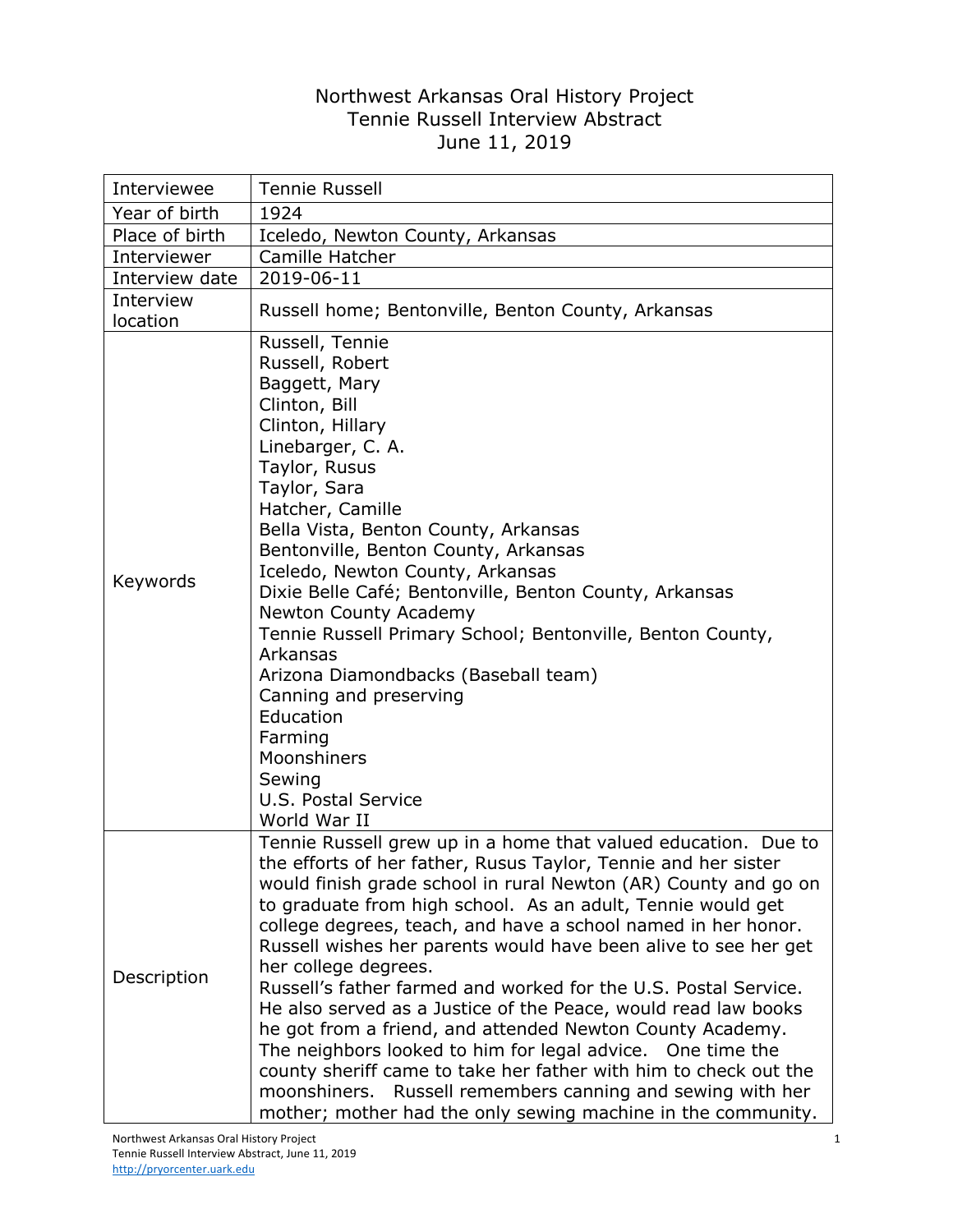|                               | Mother, Sara Taylor, served as postmistress.<br>Russell's birth community, Iceledo, no longer exists. But when<br>she was a child, it had a school that her father made sure she<br>and her sister attended. When it came time for high school,<br>Russell went to live with family and friends in Bentonville. There<br>was no high school in her community.<br>Life in Bentonville was quite a change for the girl from Iceledo.<br>Her aunt and uncle worked for the Linebarger family in Bella<br>Vista managing the swimming pool and cabins. There were<br>three theaters and the Dixie Belle Cafe to enjoy with friends and<br>dates. In a class of 55 students, a friend would introduce her to<br>'an older boy'. She married that boy, Bob Russell, when he<br>returned from serving in the South Pacific in World War II.<br>Following Russell's marriage, she and Bob raised a family. Both<br>found time for college. She used her degrees, including a<br>masters, as an elementary teacher, assistant principal, and<br>principal. Russell loved teaching, sharing that third-grade<br>students were favorites. The Tennie Russell Primary School is<br>named to acknowledge her contributions to Bentonville<br>education.<br>Russell does not consider herself a politician but remembers an<br>informal dinner with Hillary Clinton and attending Bill Clinton's<br>inauguration. It was during the inauguration festivities that a<br>police officer told her to get down from the tree she and friend,<br>Mary Baggett, had climbed to get a better view.<br>Russell's husband died in 1984. In 1990 she retired, spending<br>good times with her family of (in 2019) three children, three<br>grandchildren, and three great-grandchildren. She tells stories<br>of those who live just 'across the pasture' and the one who<br>works for the Arizona Diamondbacks. Russell has traveled<br>around the world with her favorite destination being "wherever I<br>was".<br>When asked how she feels about the changes she's experienced<br>in the Bentonville area, she responds they are both good and<br>bad. While now she must navigate too much traffic, she is<br>impressed with the continually growing caliber of the Bentonville<br>School District. And one thing hasn't changed -- the Bentonville |
|-------------------------------|----------------------------------------------------------------------------------------------------------------------------------------------------------------------------------------------------------------------------------------------------------------------------------------------------------------------------------------------------------------------------------------------------------------------------------------------------------------------------------------------------------------------------------------------------------------------------------------------------------------------------------------------------------------------------------------------------------------------------------------------------------------------------------------------------------------------------------------------------------------------------------------------------------------------------------------------------------------------------------------------------------------------------------------------------------------------------------------------------------------------------------------------------------------------------------------------------------------------------------------------------------------------------------------------------------------------------------------------------------------------------------------------------------------------------------------------------------------------------------------------------------------------------------------------------------------------------------------------------------------------------------------------------------------------------------------------------------------------------------------------------------------------------------------------------------------------------------------------------------------------------------------------------------------------------------------------------------------------------------------------------------------------------------------------------------------------------------------------------------------------------------------------------------------------------------------------------------------------------------------------------------------------------------------------------------------------------------|
|                               | and Rogers rivalry.                                                                                                                                                                                                                                                                                                                                                                                                                                                                                                                                                                                                                                                                                                                                                                                                                                                                                                                                                                                                                                                                                                                                                                                                                                                                                                                                                                                                                                                                                                                                                                                                                                                                                                                                                                                                                                                                                                                                                                                                                                                                                                                                                                                                                                                                                                              |
| Duration<br><b>Audio File</b> | 50 minutes                                                                                                                                                                                                                                                                                                                                                                                                                                                                                                                                                                                                                                                                                                                                                                                                                                                                                                                                                                                                                                                                                                                                                                                                                                                                                                                                                                                                                                                                                                                                                                                                                                                                                                                                                                                                                                                                                                                                                                                                                                                                                                                                                                                                                                                                                                                       |
| Format                        | MP3                                                                                                                                                                                                                                                                                                                                                                                                                                                                                                                                                                                                                                                                                                                                                                                                                                                                                                                                                                                                                                                                                                                                                                                                                                                                                                                                                                                                                                                                                                                                                                                                                                                                                                                                                                                                                                                                                                                                                                                                                                                                                                                                                                                                                                                                                                                              |
| Images                        | Yes                                                                                                                                                                                                                                                                                                                                                                                                                                                                                                                                                                                                                                                                                                                                                                                                                                                                                                                                                                                                                                                                                                                                                                                                                                                                                                                                                                                                                                                                                                                                                                                                                                                                                                                                                                                                                                                                                                                                                                                                                                                                                                                                                                                                                                                                                                                              |
| Producer                      | Northwest Arkansas Oral History Project                                                                                                                                                                                                                                                                                                                                                                                                                                                                                                                                                                                                                                                                                                                                                                                                                                                                                                                                                                                                                                                                                                                                                                                                                                                                                                                                                                                                                                                                                                                                                                                                                                                                                                                                                                                                                                                                                                                                                                                                                                                                                                                                                                                                                                                                                          |
| Copyright                     | Pryor Center for Arkansas Oral and Visual History, University of<br>Arkansas                                                                                                                                                                                                                                                                                                                                                                                                                                                                                                                                                                                                                                                                                                                                                                                                                                                                                                                                                                                                                                                                                                                                                                                                                                                                                                                                                                                                                                                                                                                                                                                                                                                                                                                                                                                                                                                                                                                                                                                                                                                                                                                                                                                                                                                     |
| <b>Website URL</b>            | http://pryorcenter.uark.edu                                                                                                                                                                                                                                                                                                                                                                                                                                                                                                                                                                                                                                                                                                                                                                                                                                                                                                                                                                                                                                                                                                                                                                                                                                                                                                                                                                                                                                                                                                                                                                                                                                                                                                                                                                                                                                                                                                                                                                                                                                                                                                                                                                                                                                                                                                      |
| Questions or<br>Comments      | https://nwaoralhistory.org                                                                                                                                                                                                                                                                                                                                                                                                                                                                                                                                                                                                                                                                                                                                                                                                                                                                                                                                                                                                                                                                                                                                                                                                                                                                                                                                                                                                                                                                                                                                                                                                                                                                                                                                                                                                                                                                                                                                                                                                                                                                                                                                                                                                                                                                                                       |
| Interview                     | Following high school graduation Russell got a job at an army                                                                                                                                                                                                                                                                                                                                                                                                                                                                                                                                                                                                                                                                                                                                                                                                                                                                                                                                                                                                                                                                                                                                                                                                                                                                                                                                                                                                                                                                                                                                                                                                                                                                                                                                                                                                                                                                                                                                                                                                                                                                                                                                                                                                                                                                    |